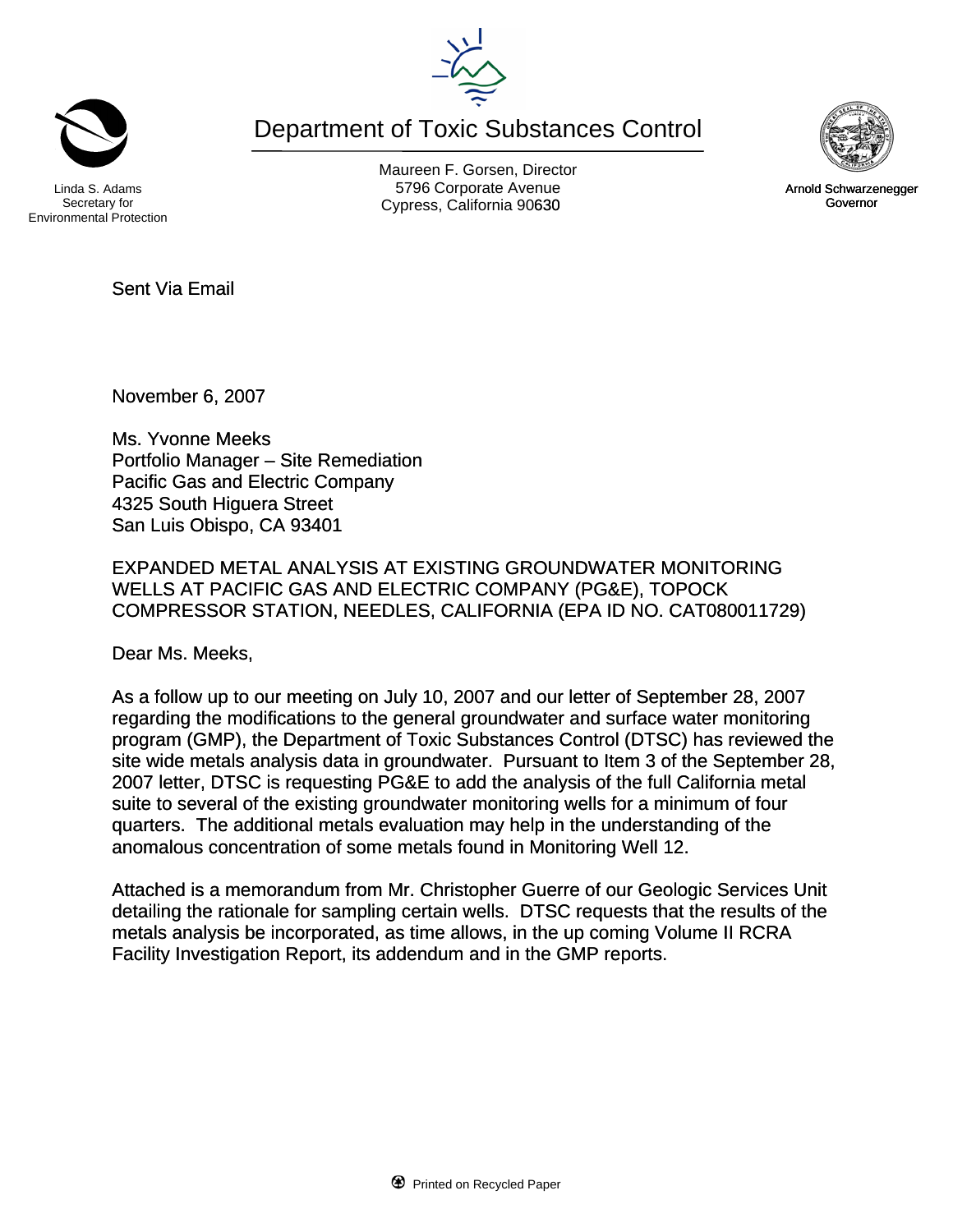Ms. Yvonne Meeks November 6, 2007 Page 2 of 2

If you have any questions regarding this letter, please contact me at (714) 484-5439.

Sincerely,

Aaron Yue Project Manager Geology, Permitting and Corrective Action Branch

enclosure

aky:110701A

cc: PG&E Topock Consultative Workgroup Members – Via e-mail PG&E Topock Geo/Hydro Technical Workgroup Members – Via e-mail Tribal Representatives in PG&E Contact List – Via e-mail